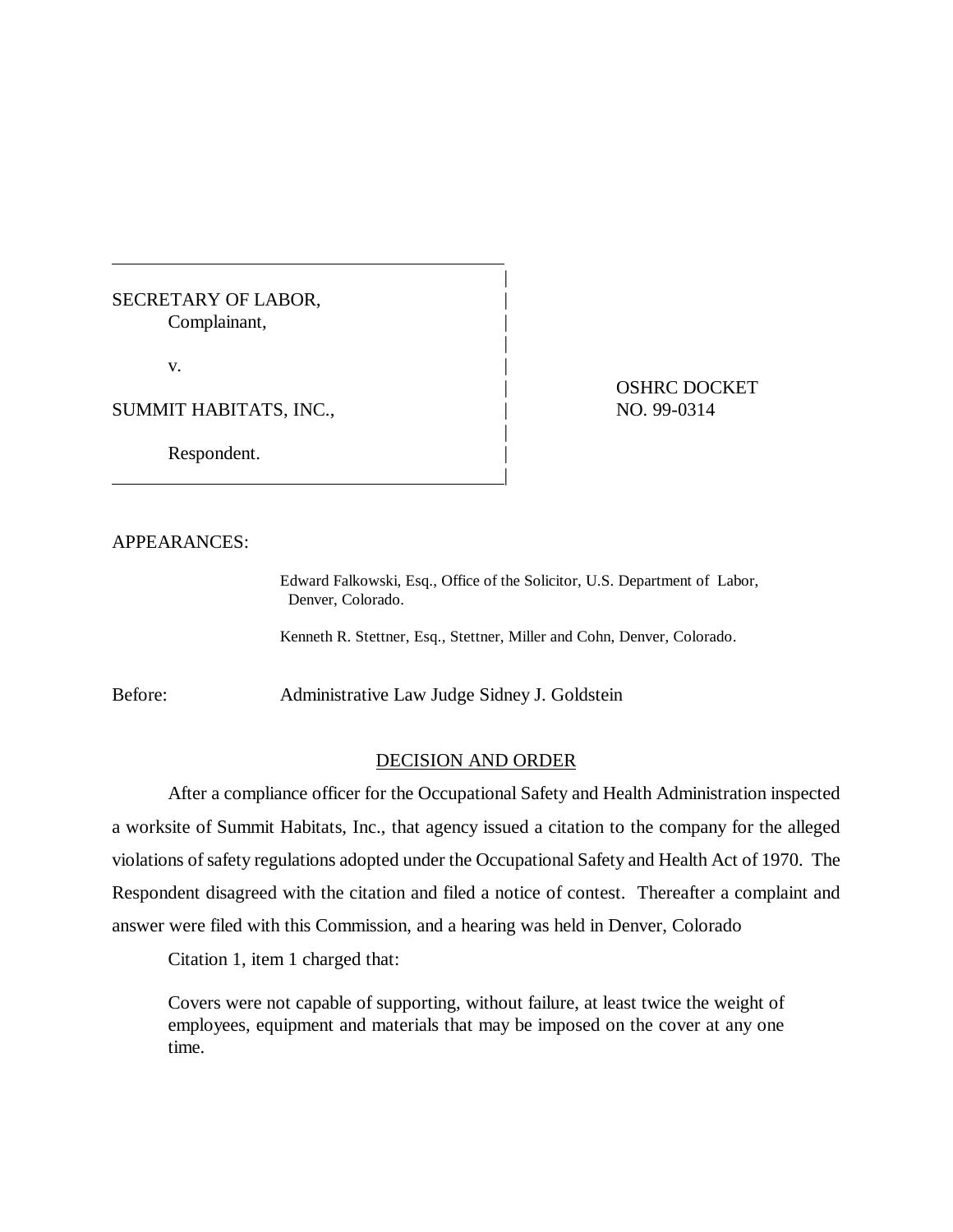a) Employees were exposed to the hazard associated with an inadequate floor cover in that on or about December 3, 1998, the builder covered a floor hole with plastic material which was not capable of supporting twice the weight of an employee. On 12/04/98, an employee of a subcontractor fell through the plastic cover.

in violation of the regulation found at 29 C.F.R.  $\S 1926.502(i)(2)$  which provides:

(I) *Covers.* Covers for holes in floors, roofs, and other walking/working surfaces shall meet the following requirements:

(2) All other covers shall be capable of supporting, without failure, at least twice the weight of employees, equipment, and materials that may be imposed on the cover at any one time.

Citation 1, item 2 states:

## Citation 1, item 2 Type of Violation: SERIOUS

Covers for floors, roofs, and other walking/working surfaces were not color coded or marked with the word "HOLE" or "COVER" to provide warning of the hazard:

a) On or about 12/03/98, the builder in charge of the worksite failed to label a plastic cover with the word "HOLE" or "COVER" after installing it over a floor hole measuring approximately 2 feet by 3 feet. On or about 12/4/98 an employee of a subcontractor fell through the plastic cover into the basement.

in violation of the regulation at 29 C.F.R.§1926.502(i)(4) reading as follows:

(4) All covers shall be color coded or they shall be marked with the word "HOLE" or "COVER" to provide warning of the hazard.

As noted in Respondent's brief, the underlying facts in this case are not in substantial dispute and may be briefly summarized. The Respondent is a home builder in Colorado, and in December 1998, it was engaged in the construction of a custom home. The main floor of the residence contained an opening measuring two feet by three feet. Wall studs around the room were approximately 16 inches apart. In connection with some concrete work in the basement, on December 3, 1998, a plastic substance was stapled over the opening in order to retain heat in the lower level. The following day a subcontractor's employee walked between the studs and stepped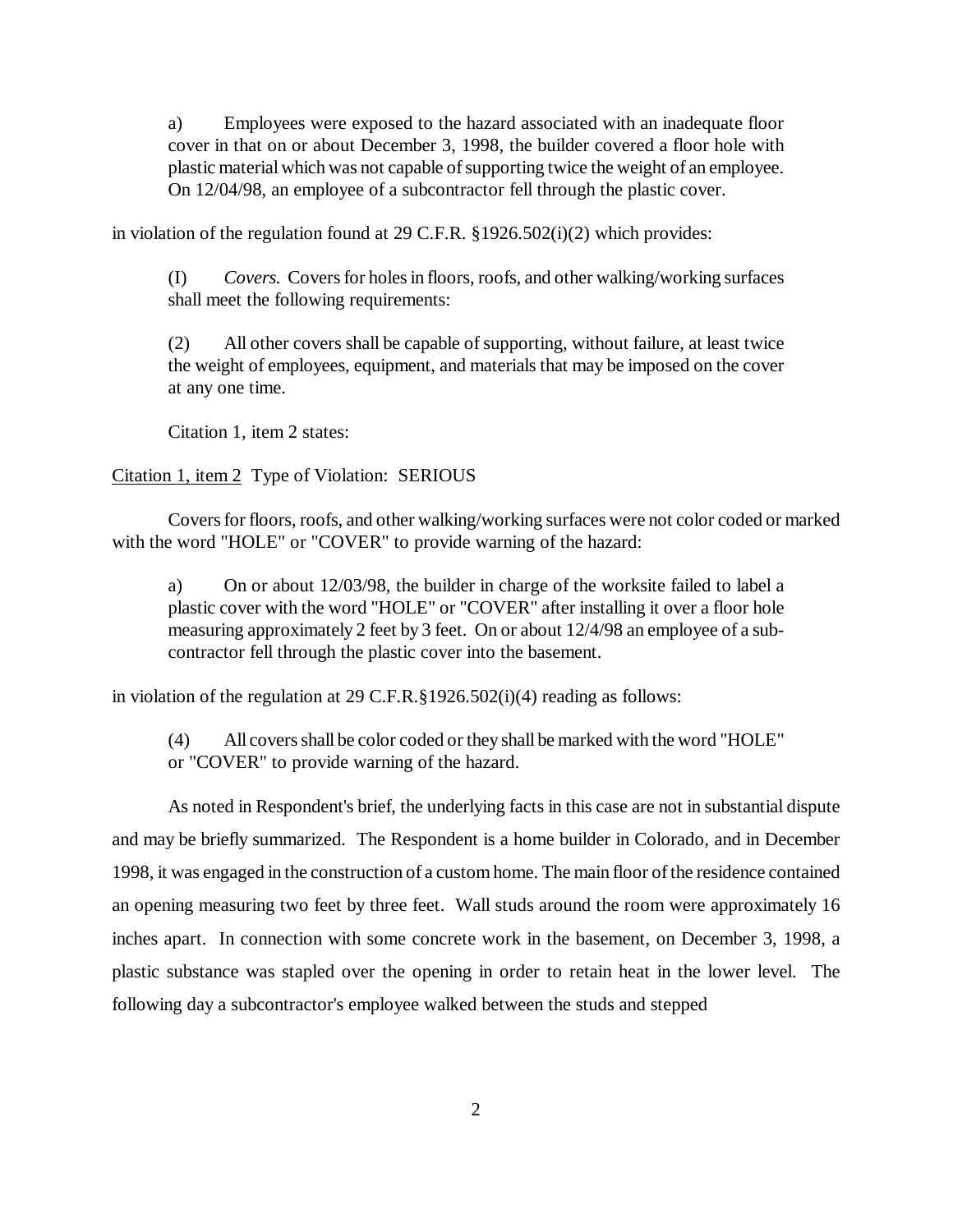on the plastic. The material was unable to support the worker, and he fell approximately 11-1/2 feet to his death.

At the hearing the compliance officer testified that he recommended that the citation relating to items 1 and 2 be issued because the hole cover was not capable of supporting, without failure, at least twice the weight of an employee as well as equipment and materials that may be on the cover at any one time. Also, the plastic material on the opening was not color coded or marked with the words "HOLE" or "COVER" as a warning of the hazard. The officer pointed out that, under the fall protection regulation relating to residential construction, employees working six feet or more above lower levels must be protected by guardrail systems, safety net systems, or a personal fall arrest system. In his opinion studs did not constitute a sufficient safeguard in that construction workers were known to walk between studs in home building.

Respondent's president did not believe that the plastic material over the opening was a cover, and therefore the regulations cited did not apply. Further, it was the practice in the industry that fixed, framed, permanent wall studs were as acceptable as guardrails. His sentiments were echoed by the company project manager and safety director and a laborer who felt there was no hazard because of the stud protection. A safety director for another home builder also agreed that the opening was sufficiently protected by the studs.

The Respondent asserts that as a matter of law items 1 and 2 of the citation should be vacated because 16 inch on center permanent wall studs are the same as, may be used in lieu of, and are an acceptable alternative to a horizontal guardrail system in residential construction.

This conclusion is at variance with the pocket resource Guide to Safe Work Practices for Home Builders which was developed as part of a cooperative working partnership between the Home Builders Association of Metropolitan Denver and Region VIII OSHA in Denver. On page 41 of the booklet it is provided that open sided floors and holes (that have a fall distance of more than six feet) must be protected by use of guardrails or covers as soon as the hazard is created. Page 42 describes the construction of the guardrails.

To the same effect is the Jobsite Safety Handbook of the National Association of Home Builders and the U.S. Occupational Safety and Health Administration which cautions with respect to Fall Protection, Floor and Wall Openings: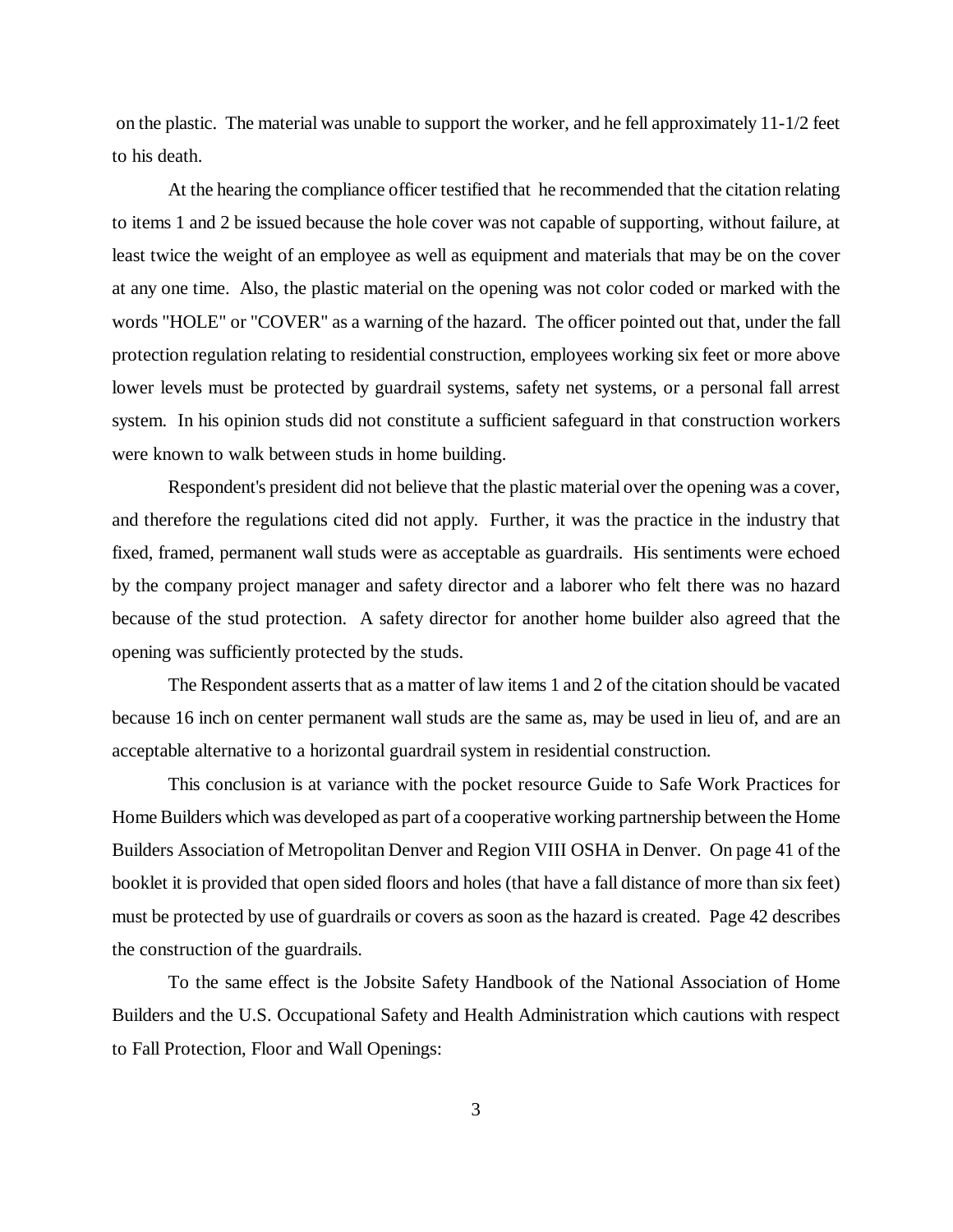Install guardrails around open floors when the fall distance is 6 feet or more.

Indeed, the Respondent's own Floor Protection Plan provides that all floor openings which will remain open shall be protected by a guardrail and/or cover. It then goes on to describe the construction of a standard guardrail, requiring a top rail, a mid rail, and posts. Covers are to consist of plywood with a "minimum" thickness of 3/4". A drawing depicts the guardrail. There is no mention that studs may be substituted for guardrails.

Both the Commission and Administrative Law Judges have ruled in cases similar to one at bar. In *Donley's v. Secretary of Labor*, 17 BNA OSHC 1227 (No. 95-3653) 1996, a compliance officer observed work being performed from a concrete deck with a 12 foot drop off to the floor below protected only by sawhorses. The ALJ found Donley's had established a valid defense of infeasibility, and guardrails were not required where the employer instituted alternative protective measures. On review by the Commission it disagreed with the ALJ and reversed his decision, pointing out that there was nothing to prevent the company from installing standard guardrails. The Commission decision was affirmed by the U.S. Circuit Court of Appeals for the 6th District.

In *Secretary of Labor v. Ocean Concrete Contractors, Inc.*, 16 BNA OSHC 1451 (No. 91- 3449) 1993, an ALJ affirmed a serious violation of 29 C.F.R. §1926.500(b)(i) where an OSHA compliance officer established that floor openings intended to accommodate a stairwell lacked guardrails, creating an eight foot fall hazard.

Also, in *Secretary of Labor v Applied Mechanical Systems,* 15 BNA OSHC 2059 (No. 91- 1188) 1992, the citation was based on the fact that a stairwell was open and not guarded by standard guardrails. Numerous witnesses testified that studs were placed at 16 inch intervals. Although the ALJ found that studs were in place, the cited standard required that open sided floors be guarded by standard guardrails which consist of a top rail, intermediate rail, toeboard and posts. The judge concluded that studs did not serve as a substitute for standard guardrails.

In *Secretary of Labor v General Motors Corporation,* 9 BNA OSHC 2081 (No. 80-2273) 1981, the employer was cited for violation of a regulation requiring guarding of a temporary floor opening for failure to install a standard guardrail or assign an employee to provide warning. The evidence established that the opening was unguarded except for temporary barricades consisting of sawhorses and wooden beams which fell apart when jostled. The Commission held that under the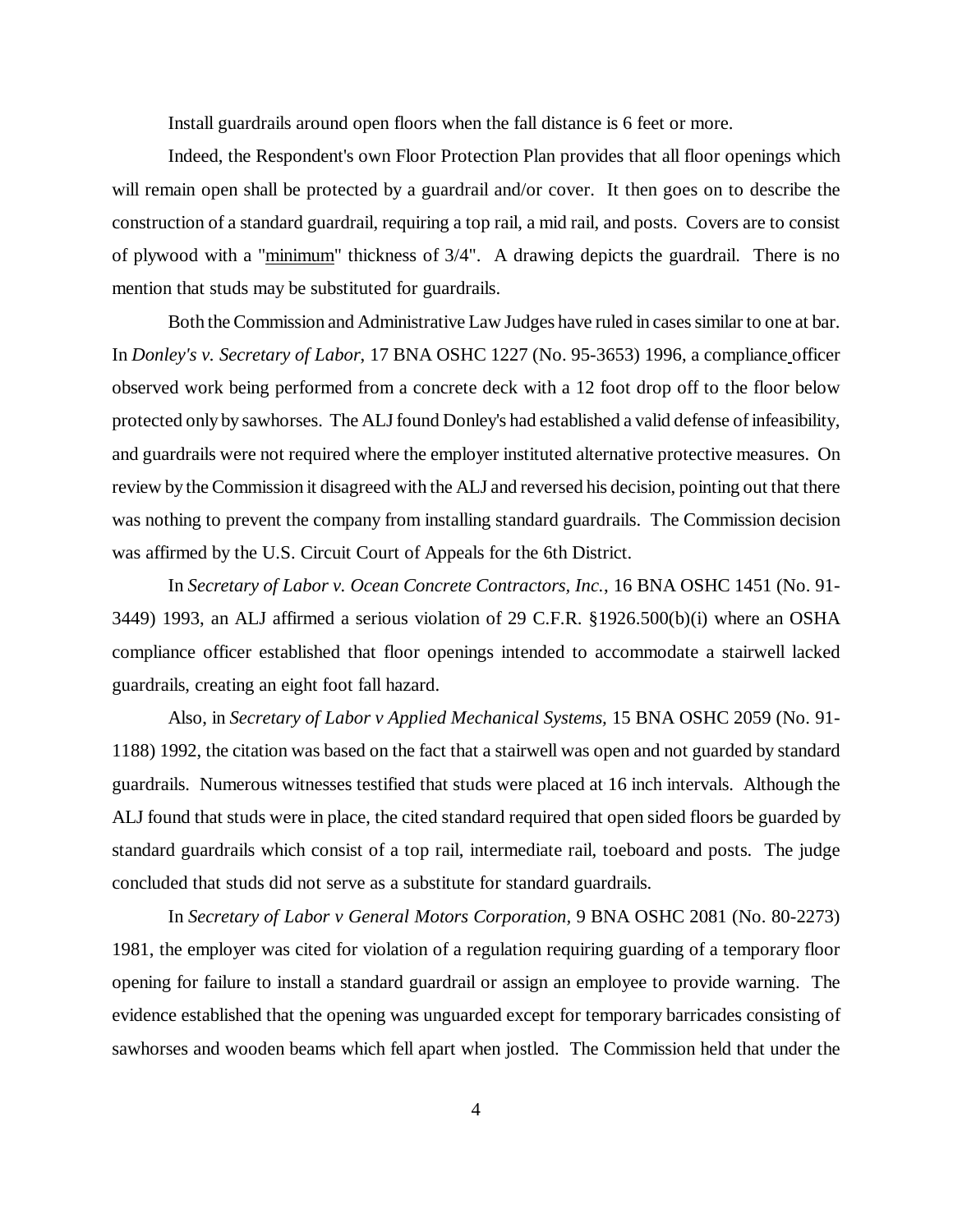cited standard the employer could elect to protect its employees by either standard railings or by personal attendant. It was not free to choose to reduce the level of protection offered by the standard railings by providing physical barriers of less substance than that provided by standard railings. The violation was affirmed.

Based upon the foregoing discussion, I find that the Respondent was in violation of the regulations recorded in Citation 1, items 1 and 2.

The parties made little, if any, reference to the recommended penalties, and they, therefore, will not be disturbed.

Citation 1, item 3 is copied below:

The correct procedures for erecting, maintaining, disassembling, and inspecting the fall protection systems to be used were not given to employees.

a) The controlling contractor/builder in charge of the project did not instruct it's employee(s) in the proper selection of materials to use when covering floor holes. On or about 12/4/98, an employee of a sub-contractor fell through a plastic floor hole covering.

in violation of the regulation found at 29 C.F.R.  $\S 1926.503(a)(2)(ii)$ , reading as follows:

(2) The employer shall assure that each employee has been trained, as necessary, by a competent person qualified in the following areas:

(ii) The correct procedures for erecting, maintaining, disassembling, and inspecting the fall protection systems to be used;

The record discloses that the Respondent has a safety program, and all employees receive new hire orientation, including its safety features. In addition, workers attend safety seminars and meet with safety managers and directors. Training included materials in connection with fall protection. A company laborer confirmed that he received safety training, including fall protection and considered himself fully trained.

Thus the Secretary has failed to establish that the Respondent did not instruct its employees in the proper selection of materials to use when covering floor holes. This item of the citation is VACATED.